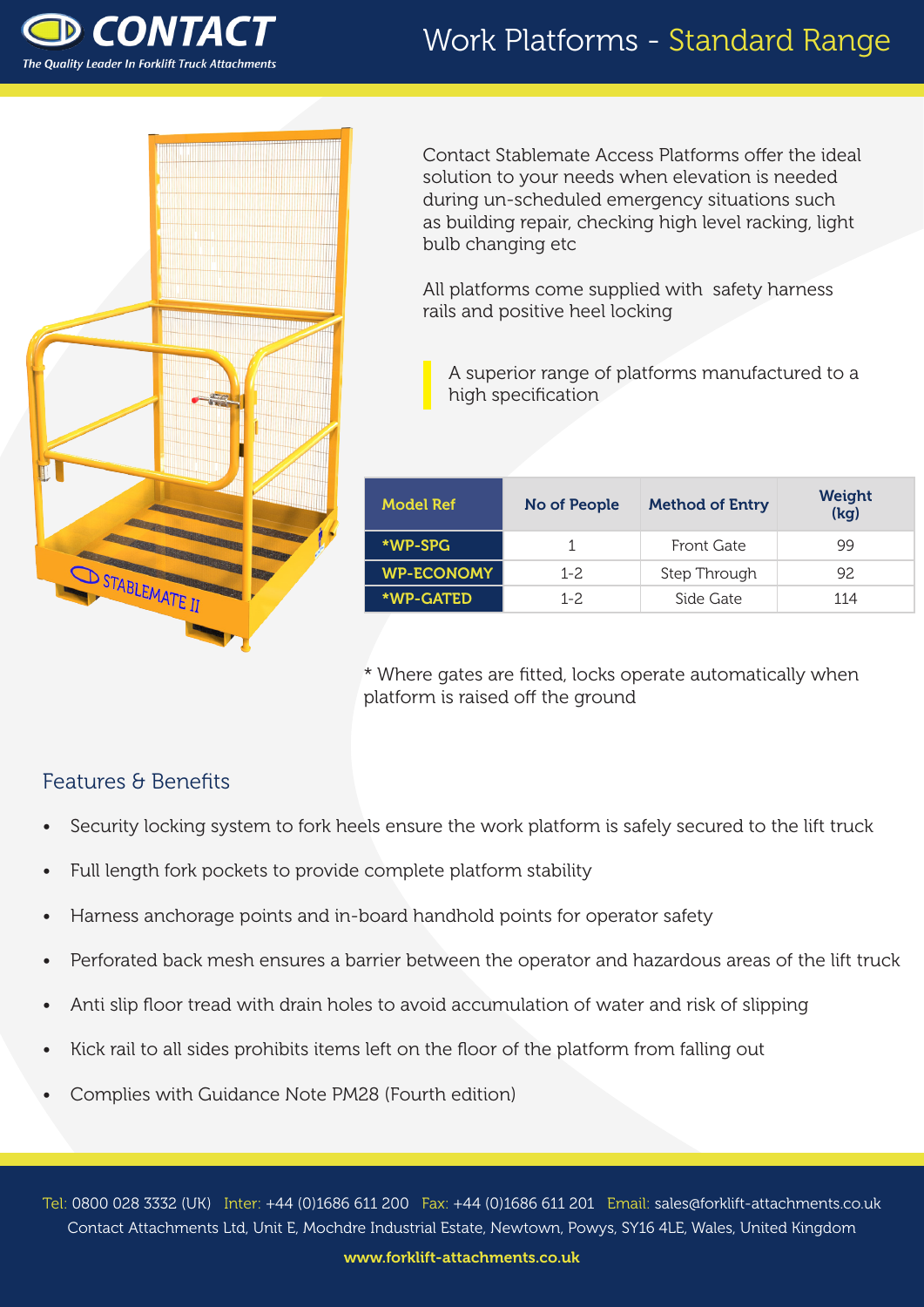

### Work Platforms - Standard Range

D

# Platform Dimensions B А E

| <b>Model Ref</b>  | А<br>(mm) | (mm) | C<br>(mm) | (mm) | Е.<br>(mm) | <b>Max Fork Size</b><br>(mm) | Capacity<br>(kg) |
|-------------------|-----------|------|-----------|------|------------|------------------------------|------------------|
| <b>WP-SPG</b>     | 1000      | 1000 | 794       | 1860 | 1070       | $150 \times 50$              | 300              |
| <b>WP-ECONOMY</b> | 1000      | 945  | 945       | 1850 | 1070       | $150 \times 60$              | 500              |
| <b>WP-GATED</b>   | 1220      | 1000 | 794       | 1860 | 1070       | $150 \times 50$              | 500              |

 $\overline{C}$ 

Tel: 0800 028 3332 (UK) Inter: +44 (0)1686 611 200 Fax: +44 (0)1686 611 201 Email: sales@forklift-attachments.co.uk Contact Attachments Ltd, Unit E, Mochdre Industrial Estate, Newtown, Powys, SY16 4LE, Wales, United Kingdom

www.forklift-attachments.co.uk